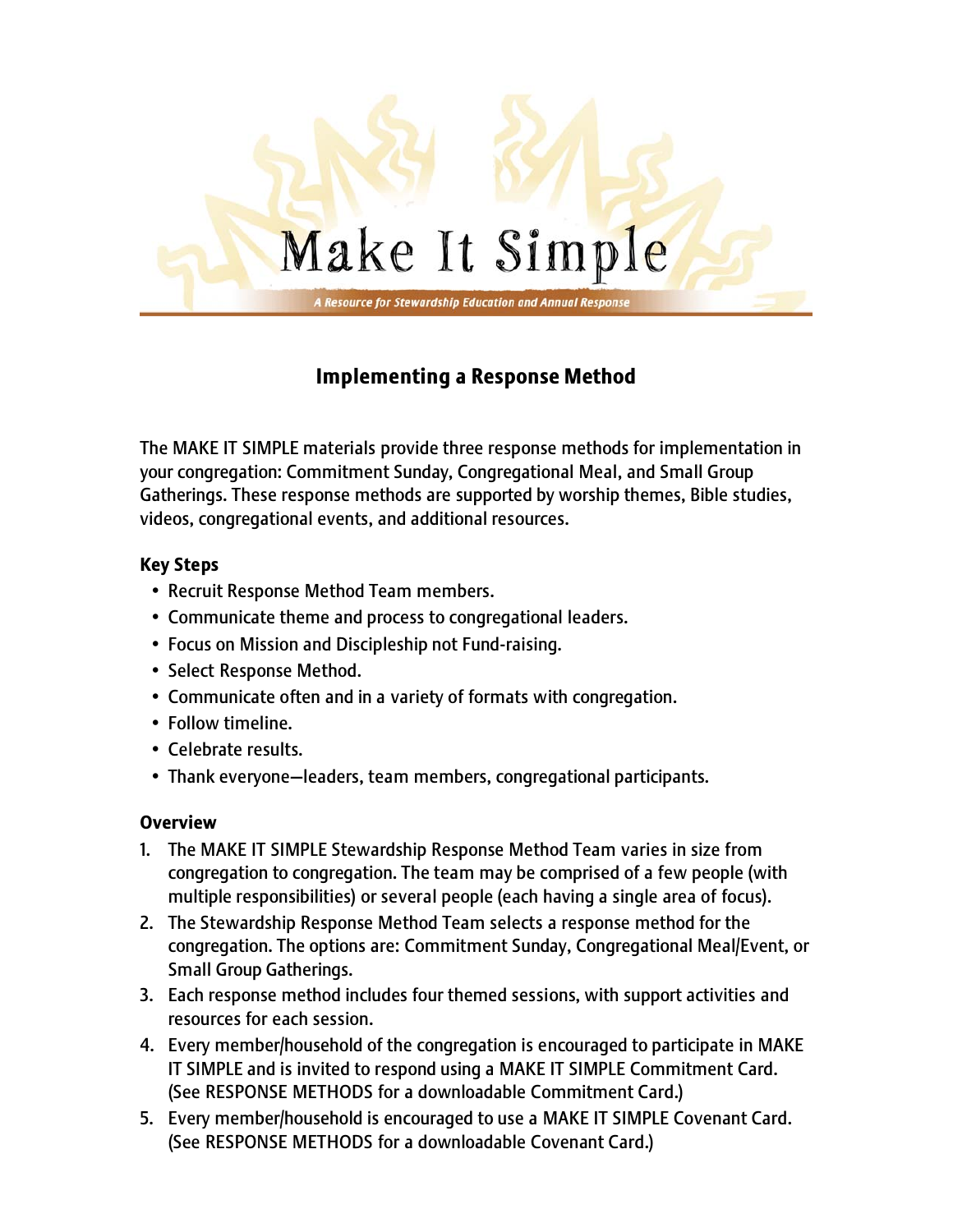## Responsibilities of Stewardship Response Method Team

#### Team Leader (Chair)

This individual oversees the implementation of the MAKE IT SIMPLE response method in the congregation, and guides and supports other team members in their work.

#### Communications Coordinator

This team member oversees communication and publicity for the MAKE IT SIMPLE response program in the congregation. (See Publicity section later in this document.) This person should:

- Prepare and send letters to be sent at appropriate points along the program timeline. (Initial announcement, invitation to participate, thank you, and follow-up.)
- Coordinate the use of additional communication opportunities to encourage congregational members to participate in the MAKE IT SIMPLE stewardship response program.
- Provide information for congregational leaders concerning their roles and participation in the program (Pastor, congregation council, stewardship committee, worship leaders, Sunday school leaders, etc.)

### Support Activities Coordinator

This person promotes and coordinates the use of MAKE IT SIMPLE support activities such as congregational learning events, videos, children's resources, and sermons. This leader:

- With other team members, selects the support activities that you will be using during this stewardship emphasis.
- Promotes and coordinates support activities.
- Recruits and equips others to lead the support activities you have chosen.

#### Worship Coordinator

This individual provides congregational worship leaders with themed Sunday worship resources, including sermon preparation materials for the person preaching each particular week. This team member also coordinates themed worship experience, including hymns, lessons, prayers, and videos.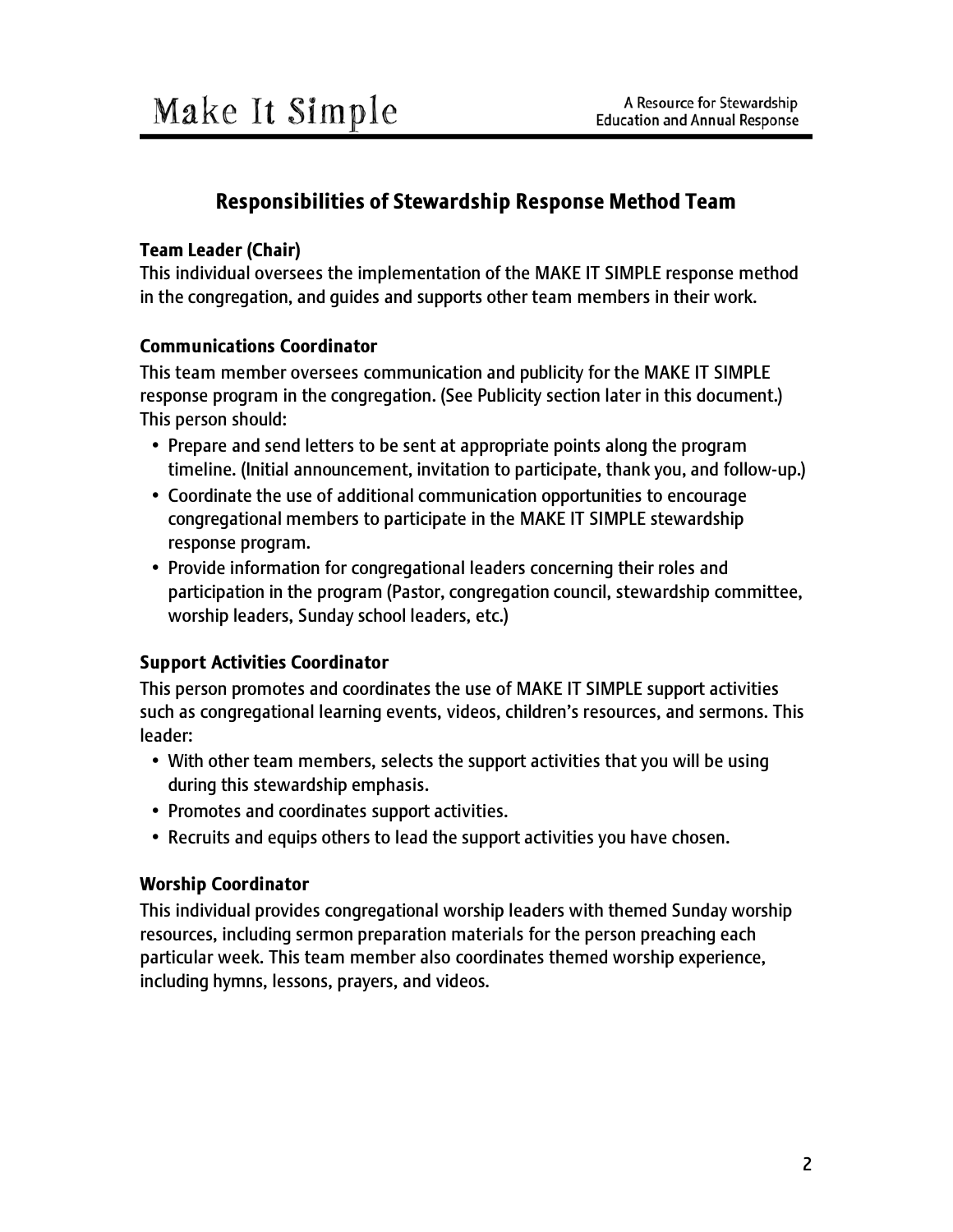## Using Commitment and Covenant Cards

#### Commitment Cards

Commitment cards—sometimes referred to as pledge or estimate of giving cards)—are a tool by which congregation members can indicate to the church leaders what their intended giving to the ministry of the congregation will be for the coming year. These cards also provide the opportunity for households to consider prayerfully their financial stewardship and to engage in conversation about the use of the blessings they have received from God.

Some of your congregation members may respond to the use of commitment cards by saying "I don't pledge; my stewardship is between me and God." While it is true that our stewardship is known to God, we all pledge every day in this culture—we use credit cards; write checks; sign contracts with cable television companies, Internet providers and cellular phone companies; and have mortgages and car payments. All of these financial transactions are forms of pledging. By not using commitment cards, some people may actually be saying that they will pledge everywhere in their lives except in their stewardship practices.

SIMPLY PUT: While privacy may be a sensitive issue in the rest of society, openness and transparency are more characteristic of a community of Christ's followers.

Gently encourage people to consider all of the other ways that they pledge and invite them to use this opportunity to participate in MAKE IT SIMPLE and to engage in prayerful discernment of their stewardship practices.

It is important for you to consider providing envelopes in which congregation members place their commitment card before bringing the cards forward and placing them in a basket or on the altar. Envelopes provide a sense of privacy that may ease any anxiety people may experience concerning their commitment being known by others.

You may choose not to open the envelopes and tabulate the totals. If you choose this option, ask people to address their envelope to themselves, and inform them that in six months you will mail it back to them as a reminder of their intended commitment.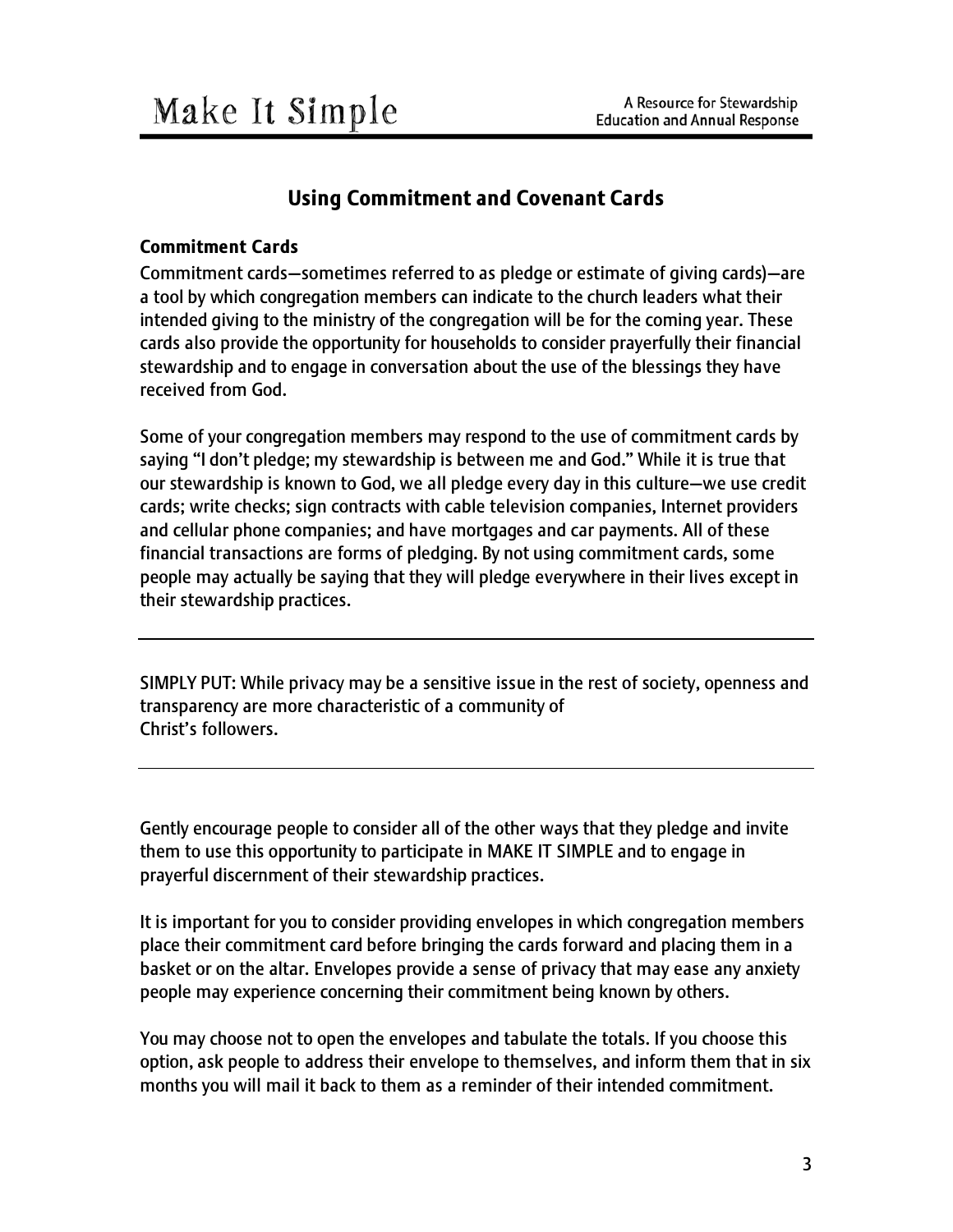On the other hand, you may choose to open and tabulate the total of commitments to the congregation. It is important that this be framed in relation to totals from previous years—celebrating any increase of numbers of households participating, percentage increases, or total dollar amount.

One important note: Do not make connections between the commitments and the church's budget needs! The focus of any stewardship appeal is about our stewardship of the blessings that God has poured out upon us. It is not about meeting the budget—that falls in the realm of fund-raising language and can be detrimental to the stewardship culture you are building in the congregation.

### Covenant Cards

In MAKE IT SIMPLE, members of your congregation have the opportunity to express their commitments in another way. Covenant Cards are included as a part of all three response methods. The cards help members formalize and put into a written form their intentions to begin or continue simplifying their lives.

Like the Commitment Cards, the Covenant Cards are based on the idea that first steps, however small, turn into longer, lasting journeys. Just as Commitment Cards help members assess their financial response to God's goodness in their lives, so the Covenant Cards help members of your congregation to assess the present state of their lifestyles and to promise significant changes they will undertake.

### Communicating Effectively

In today's world you cannot assume that others hear the message you are sending. Congregation members are inundated with thousands of messages each and every day. (To see how widespread this phenomenon is, enter INFORMATION OVERLOAD into your search engine!)

For that reason it may be difficult to attract and hold people's attention long enough for your message to be heard. So it will take creativity, tenacity, and the use of a variety of methods to help people hear the details of MAKE IT SIMPLE so that they can participate.

#### Important principles

Three things you can trust to be true about all communication:

- Communication is most effective when it happens face-to-face.
- Communication is never a one-way street.
- People pay attention to what they perceive as valuable.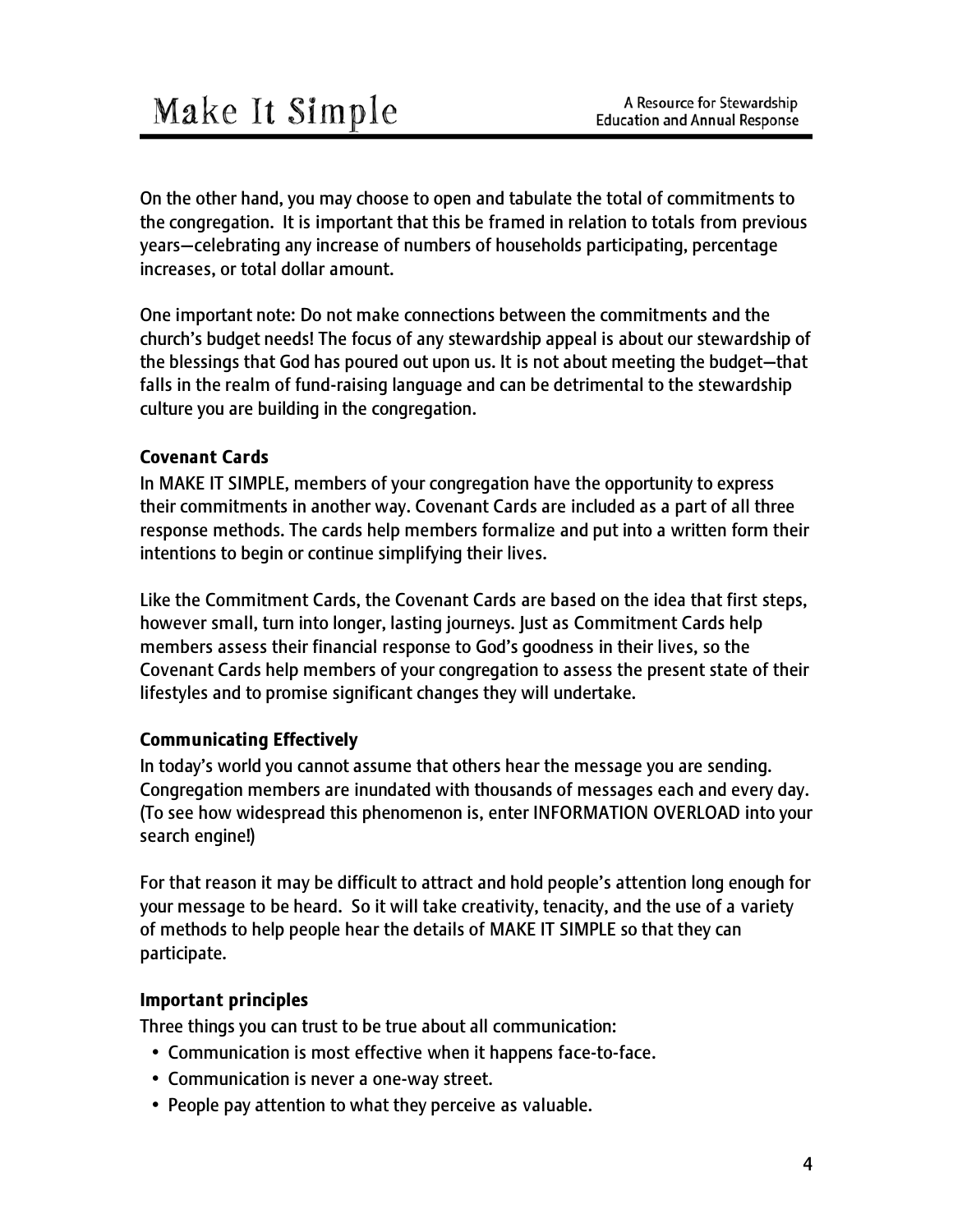#### TRY THIS

- HINT 1: In all of the communications you arrange and send out, always include a place where you invite recipients to return their thoughts to you, perhaps a return e-address.
- HINT 2: Add a feedback responses card to any of your written communications.
- HINT 3: Use what you have learned from feedback to further shape or improve MAKE IT SIMPLE.]

#### **Letters**

Personalized letters to every household provide the opportunity for every member to be informed and invited. MAKE IT SIMPLE resources include Sample Letters for all three response methods. The letters:

\_\_\_\_\_\_\_\_\_\_\_\_\_\_\_\_\_\_\_\_\_\_\_\_\_\_\_\_\_\_\_\_\_\_\_\_\_\_\_\_\_\_\_\_\_\_\_\_\_\_\_\_\_\_\_\_\_\_\_\_\_\_\_\_\_\_\_\_\_\_\_

- Announce the MAKE IT SIMPLE emphasis.
- Invite members to participate.
- Thank people for their participation.
- Follow-up with members who could not participate in the congregational activities.

Standardized letters can be personalized with a hand-written message added to each one. The messages can be written and signed by your pastor or other leaders, or perhaps a variety of people within the congregation.

#### Newsletters and worship bulletin announcements

Weekly worship opportunities and regularly mailed newsletters are also good places for communication about MAKE IT SIMPLE emphases. Use the information found in the letters and temple talks for the response method you choose to construct newsletter articles and worship bulletin announcements. Newsletter and direct mail guarantee that every household receives the basic information and invitation to participate in MAKE IT SIMPLE.

Short written announcements in worship bulletins give folks another reminder (that they can take home and reread later) of the plans and details of MAKE IT SIMPLE.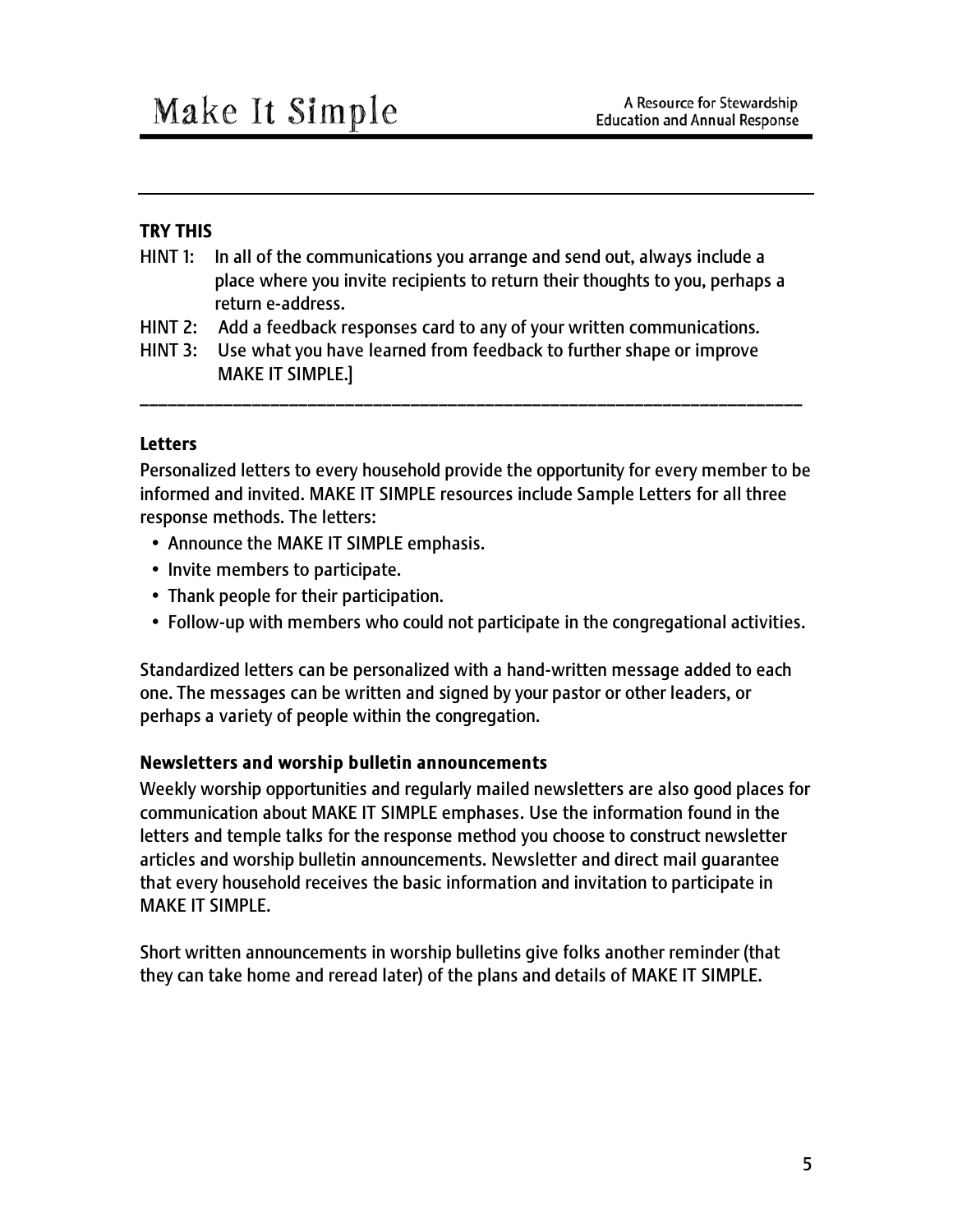### Temple talks

Temple talks in worship provide the opportunity to speak directly to the members of the congregation in a focused and personal manner. Several temple talk *outlines* are provided for each of the response methods. They can help you:

- Announce the MAKE IT SIMPLE emphases.
- Describe planned activities and invite worshipers to participate
- Instruct worshipers regarding stewardship helps.
- Provide directions about the completion of commitment and covenant cards.

Adapt the temple talk outlines to your own context and take advantage of the unique testimonies and hopes of those who make these presentations. Include your hopes and dreams for this opportunity for growth in faith and discipleship. Share personal goals for more simple living through this experience.

#### Use of visual media and technology

If your congregation uses projection equipment in worship, use that technology to communicate information concerning MAKE IT SIMPLE. Incorporate into worship all or part of the video segments from this resource. You might also view them during other gatherings like confirmation classes, adult forums, small group Bible studies, women's or men's group meetings. Consider placing one of the videos on your congregational Web site as a "teaser" to help folks think and talk about the biblical themes of MAKE IT SIMPLE.

### Other communication ideas

Employ other forms of communication to bring MAKE IT SIMPLE emphases to the forefront of members' attention and to gather their thoughts. They might include:

- Announcements before and after worship on the projection screen.
- Home-grown dramas with discussion time.
- A short-term blog.
- Congregational e-mail messages.
- Interactive bulletin boards.
- Signs or posters in unique locations that include response cards.
- Children's art gallery (with the "artists" in attendance).
- Simple sculptures (with take-home handouts).